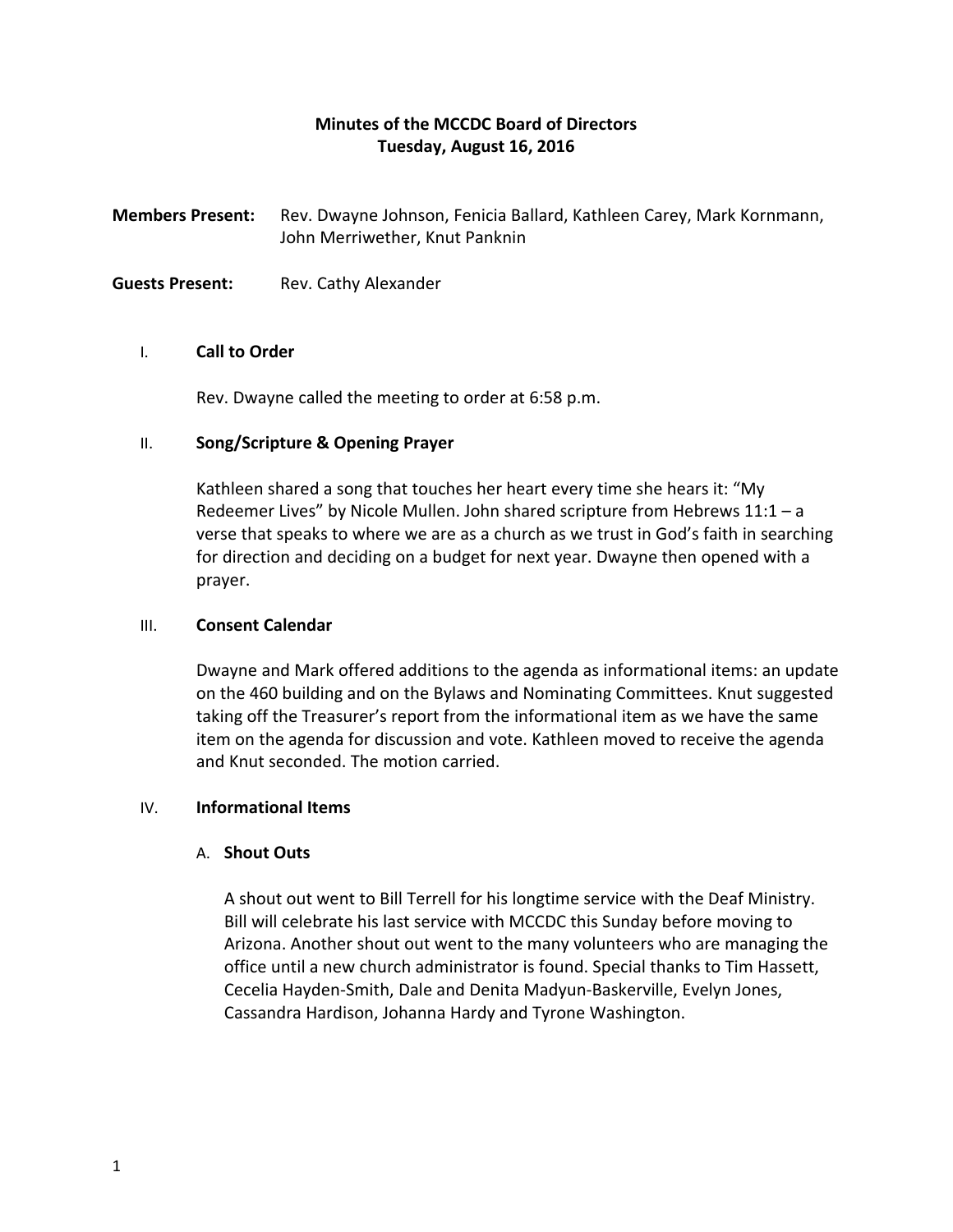#### B. **Trustee Update**

Dwayne reported that he had contacted the city and put in a work order for the tree on 5<sup>th</sup> Street, NW. The city will determine whether to prune the tree or remove it. Prior to a removal, there will be a way for the congregation to have a ritualized fare well, including receiving parts of the tree. Dwayne also said that he is in favor of not replacing the tree, as any other tree in this spot would face similar issues regarding nutrient supply. Mark said that we would need to return the \$1,000 to the congregant who had donated money for a tree replacement.

Rev. Cathy gave an update on the developments around the 460 building. She had met with the lawyer and developer of the property, together with Brian Scott, who was tremendously helpful. Construction will be finalized within a week. Brian made sure that the letter to potential buyers and closing documents state in writing that a parking spot is not part of the condo purchase. He also made sure that signs will reflect the times that the church has the right to use the parking spots, and that measurement and number of the spots will be correctly done when re-striping the new parking lot surface. Cathy added that we asked for a week's notice prior to re-surfacing the lot and that the work cannot be done over a weekend. The 460 developers will also replace the gate on Ridge Street, giving us access, and will re-install a light with motion detector that they took down during construction. The concrete pads at the doors will not get resurfaced. One potential problem is a small hole in the concrete. Timothy Duncan is looking into ways to repair it. One idea might be to ask Dennis Cruz who has done good work with the concrete at 472. Cathy is also in contact with David Lord on the original easement. The filing of the new easement is not finalized. Mark asked to have the mess by the fence being cleaned up by the developer of 460.

#### C. **Revival Update**

Rev. Cathy gave an update on the revival planning for September 23-25, 2016. The theme is "Arise, Shine: Hearts Ignited, Lives Connected". The worship services will be blended in style to offer elements for everyone. She also presented a schedule and timeline with action items. Marketing and finances are the action items that need immediate attention. Eight new congregants have joined the planning team.

Mark asked whether the revival was on the website already, and Dwayne said that it would be up this week. A three-week remembrances fundraiser would start after the "Backpacks4Kids" fundraiser has ended. We would not ask for a set amount for remembrances and honorings. The expected income is \$700- 1,000. Mark asked what the minimum would be to break even. Cathy said that we need to raise approximately \$4,000. Mark suggested contacting people on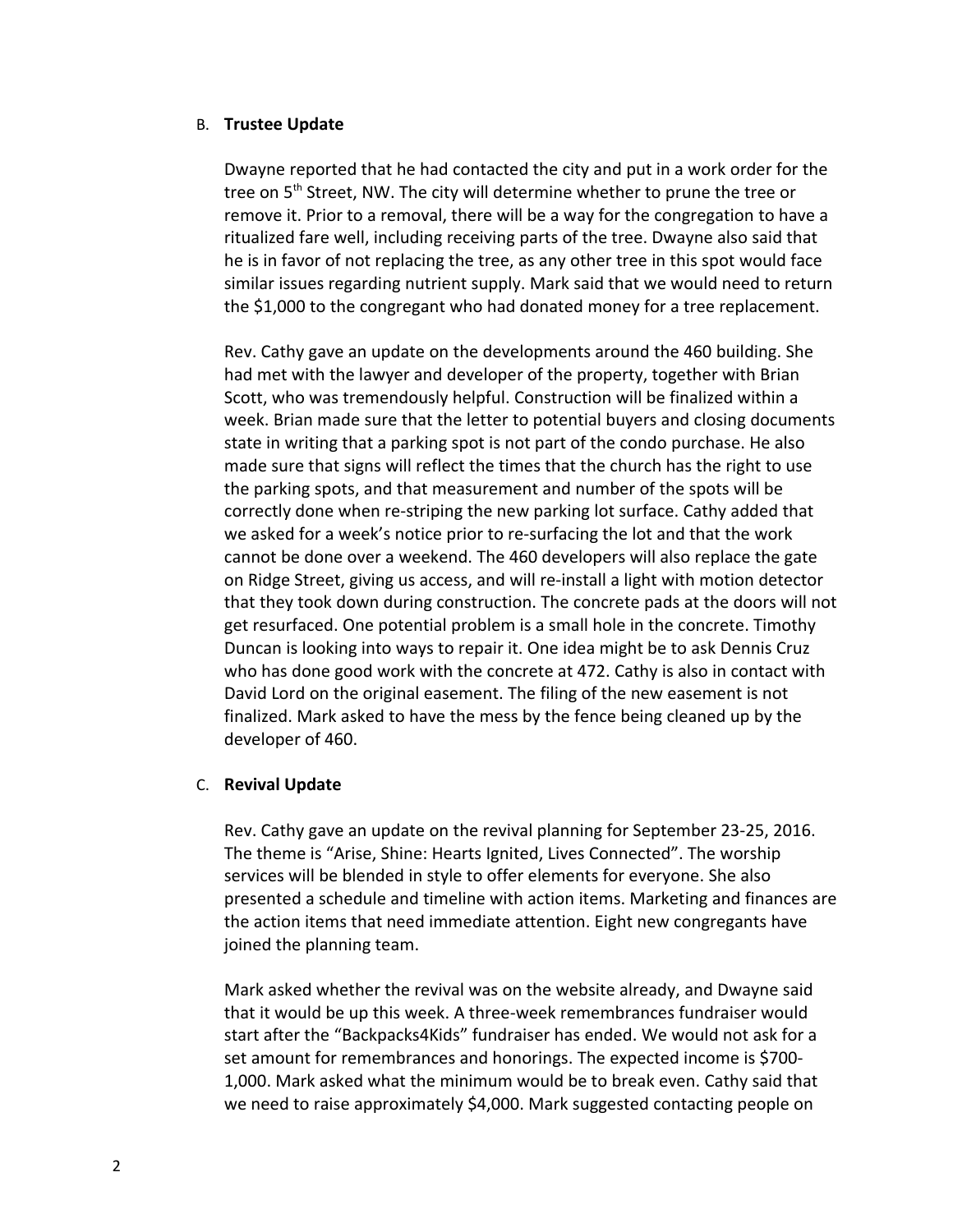the donor list immediately as we are only five weeks away from the revival. Kathleen asked whether there was a new target date for the flyer to be released and she suggested inviting members who have not been back in a while. Dwayne said that the flyer would be done by this coming Sunday and that there will be a campaign to canvass and call congregants.

#### D. **Bookkeeping and Church Administrator**

Dwayne reported that an outside company has been contracted for accounting and started last week. Cathy added that they are currently working 10 hours a week and charge \$25 per hour. Contracting is done on a week-by-week basis. All income (offerings, fundraising, rental income) is in the bank and accounted for but not coded correctly yet. She also said that other accountants have been interviewed but generally asked for a higher rate. Once our books are updated, accounting could probably be done with fewer hours contracted.

Dwayne said that he is currently holding off on the church administrator's position and that he is looking at workflow and hours needed (20-25 hours per week). Five people have applied and there will be interviews next week. Kathleen suggested AARP as a source for potential other candidates and Knut suggested idealist.org as another resource.

#### E. **Emergency Procedures**

Dwayne reported on Alan Dinsmore's email regarding procedures for medical emergencies. He and Mark had responded to Alan already. Jacqueline Laughlin is currently working to bring the ideas into a formal structure that will serve as guidelines for Staff, Ushers, Board and Pastoral Care Ministers. The Board will vote on the guidelines once they have been formulated.

# F. **Bylaws and Nominating Committees**

Knut reported that he has recruited Cecelia Hayden-Smith and Johanna Hardy to work on an update of our Bylaws. The plan is to have a new draft ready by the September 2016 Board meeting. Fenicia Ballard offered to help recruit Board and Lay Delegate candidates for the Nominating Committee.

# V. **Discussion/Voting Items**

# A. **Treasurer's Report and Budget**

Based on the Board budget meeting on August 15<sup>th</sup>, Rev. Dwayne presented an updated budget proposal that kept offerings at the anticipated \$400,000 annually and also contained expense cuts in various areas, including a 5 percent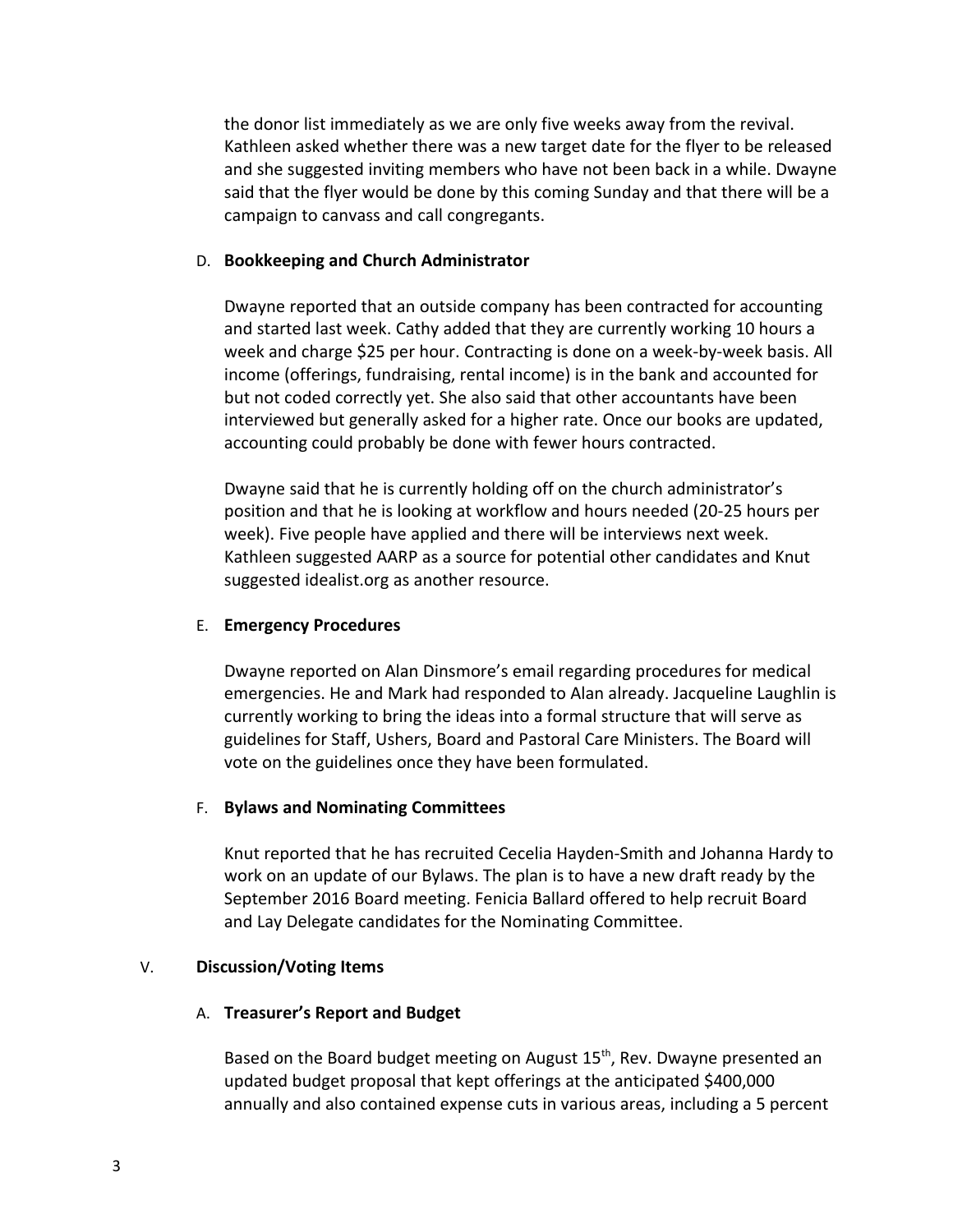salary cut for the Senior and Assistant Pastor. Ministry support would be kept at 2016 levels. The salary for worship arts would not be cut. This was in line with the budget goal and the Board's recommendation to focus on worship as a priority for 2017. Rev. Cathy added that she looked at aggregated expenses for 2016 and extrapolated the costs for the remainder of the year. This served as the basis for the reduced 2017 numbers for service charges, building usage expenses, supplies and utilities. Current bank charges are subsumed under credit card costs as a credit card is connected to our Easy Tithe account. Mark still questioned whether \$9,000 would be enough to cover bank service charges in 2017.

Mark said that the new budget proposal balances and that he acknowledges the salary cuts that the Pastors had offered. However, the proposed budget does not meet his goals on several fronts: it fails to build reserves, will not resolve our financial issues, and does not offer a plan to move us forward. The congregation knows that we have financial issues, and they have let us known what they want and need. This budget proposal simply puts another band-aid on the situation. The low balance in the checking account must be a wake up call. The denomination cut positions and got its house in order financially. We need to cut hours for staff, which does not mean we do less. We have to focus our resources and can refocus on programming once we cut. He would like to see reserves built in the amount of \$25,000-50,000. On a general note, Mark is not sure we know what funds are available that are not restricted and that he cannot make financial decisions as a Board member with numbers that cannot be trusted. He also reiterated his complaint that the Board did not approve the \$5,000 expense for the accountant's budget review and that the scope of work and deadlines were not clarified.

Dwayne said that a reduction of hours would not solve the problem and that staff is already spread thin. He expects that the 5 percent pay cuts will get the message across to the congregation.

Knut accepted responsibility for signing the contract with the accountant under the assumption that the expense had been approved. He apologized for not checking whether that was the case. He also said that no single year budget would offer us enough opportunities for cuts to bring us back to financial health. Given expected offerings and fixed costs, salaries are the only opportunities for savings and a 5 percent pay cut is the limit of what he could support.

Kathleen asked what else we could do to run the church. We cannot run the office on a volunteer basis and we have been through letting people go before which did not help us financially or led to increased attendance. We have done bare bones and aspirational budgets in the past. In the end, we managed to pay our bills and ended every year in the net positive. Cutting staff and hours would